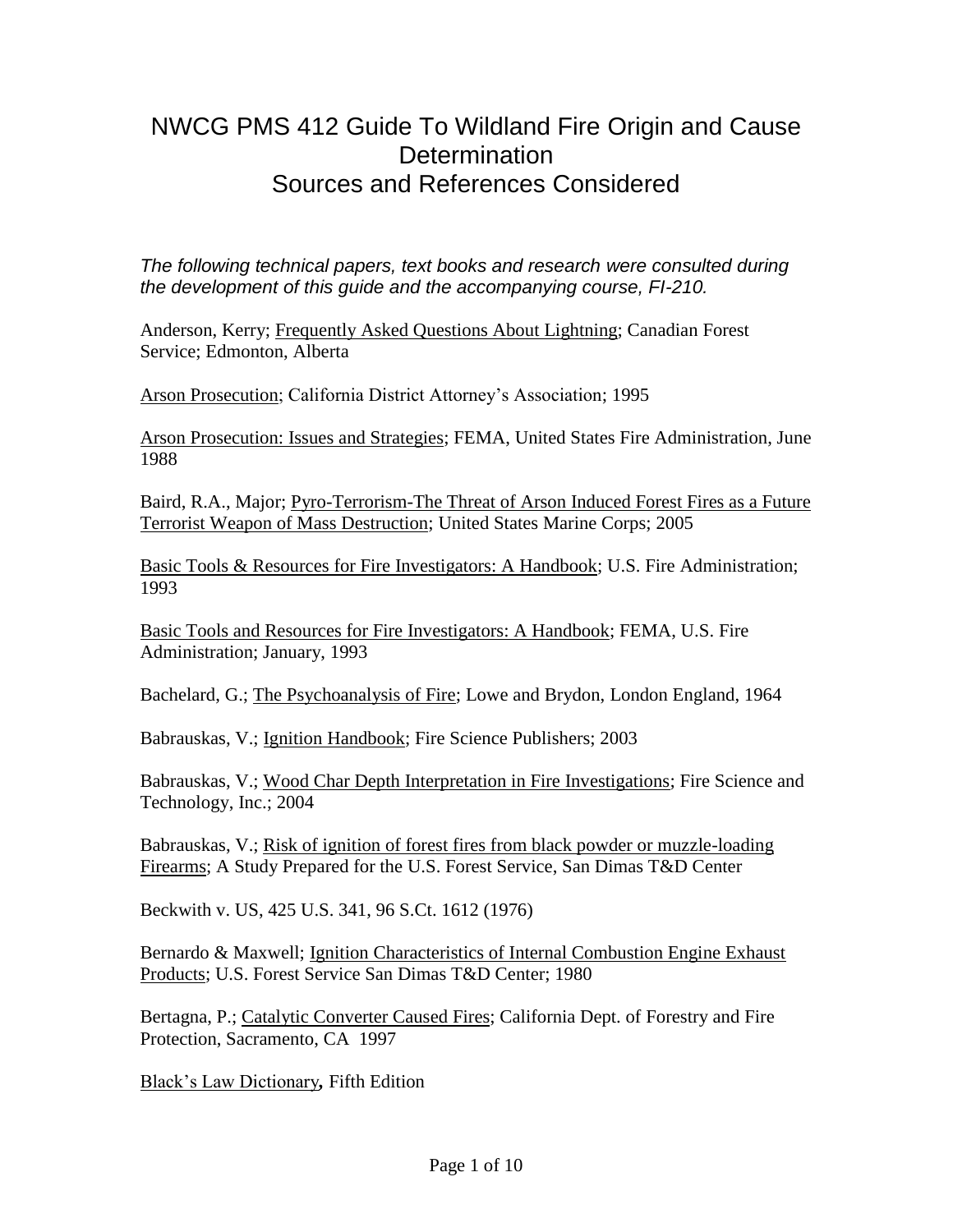Bloom, C., Fire Investigation Using "The Scientific Method", (CJB Fire Consultants, 1998)

Bourhill, Robert; A Guide to Natural Cover Wildfire Fire Direction Indicators; Oregon Department of Forestry, 1982

Bourhill, R.; Cigarette Butt Identification Guide*,* Sixth Edition, Oregon State Department of Forestry, 1985

Brief of *Amici Curiae* filed by the Americans for Effective Law Enforcement, Criminal Justice Legal Foundation, International Association of Arson Investigators, *et al*, in the matter of Kumho Tire v. Carmichael, (Adelman, R.; Washington, DC, 1997)

Brief of *Amici Curiae* filed by the Trial Lawyers for Public Justice, *et al*, in the matter of Kumho Tire v. Carmichael, (Rossbach, Smoger, Wolfman, Bryant; Washington, DC, 1997)

Brown, N.; Fire Ignition Hazard: Razor Spark Scooter; AFAC-CEO Bulletin; 2009

Burnette, G., Fire Scene Investigation: The Daubert Challenge, (*The California Fire and Arson Investigator*, California Conference of Arson Investigators, 10/98)

Burnette, G., Fire Scene Investigation: The Joiner Case/A Clarification of Daubert, 11/98)

Butry, D., Prestemon, J.; Spatio-Temporal Wildland Arson Crime Functions; 2005

Cadwallerder, T., Cosgrove, D.; Fencing Systems for Rotational Grazing - Keeping the Current Flowing; University of Wisconsin-Extension;

California v. Ciraolo, 476 U.S. 207, 106 S. Ct. 1809 (1986)

California v. Greenwood, 486 U.S. 35, 108 S. Ct. 1625 (1988)

Canter, D., Coffey T., Huntley, M., Journal of Quantitative Criminology

Carlson and Gerlinger; Ignition Potential of Cigarettes in Dry Grass; CDF Fire Academy, Ione, CA; 1964

Coast Cascade Region Public Utility Inspection and Enforcement Guide; California Dept. of Forestry and Fire Protection; 1994

Countryman, C.; Some Physical Characteristics of Cigarettes as Firebrands; U.S. Forest Service, Equipment Development Center, San Dimas, CA; 1980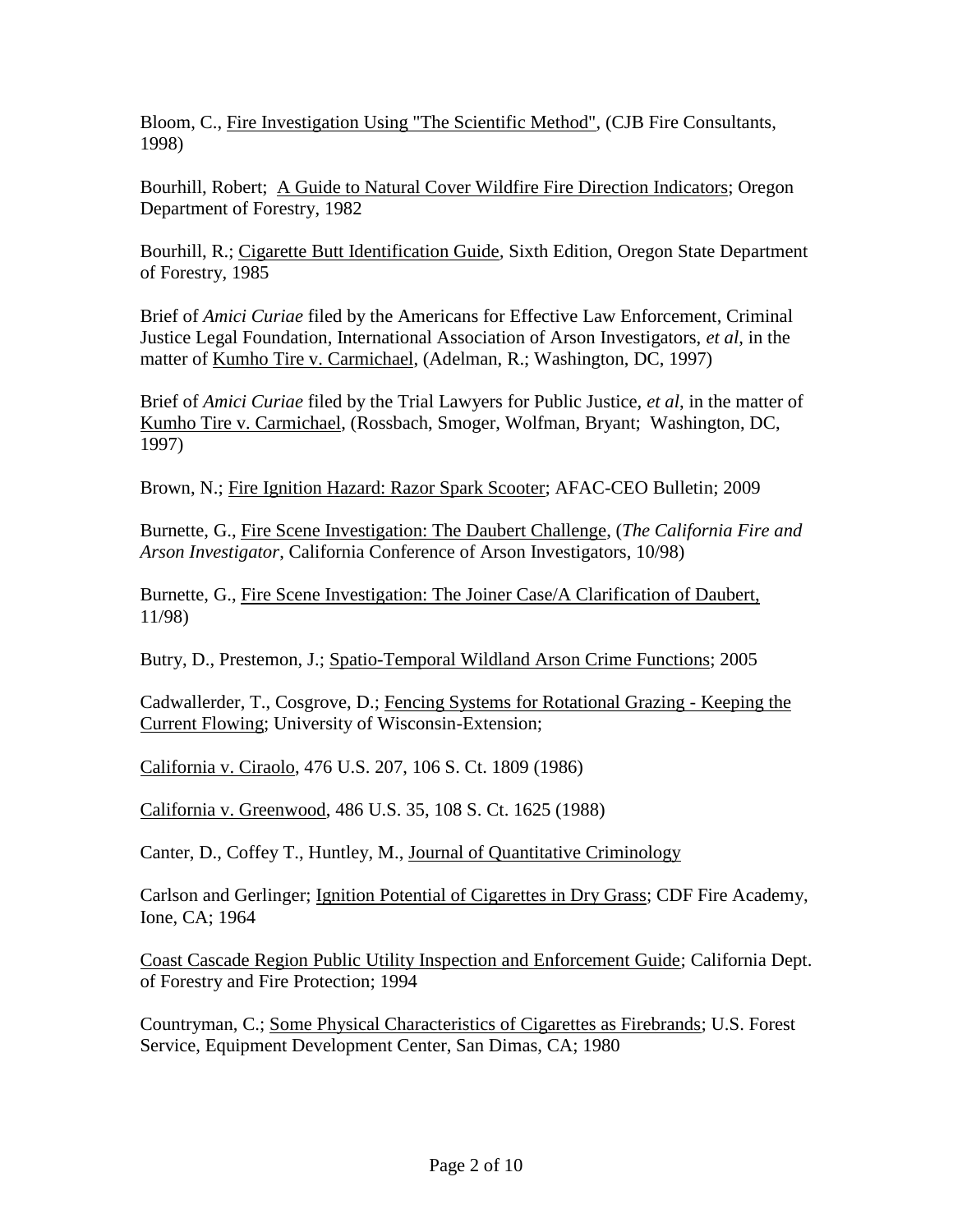Countryman, C.; Ignition of Grass Fuels by Cigaret*tes;* U.S. Forest Service, Equipment Development Center, San Dimas, CA; 1983

Countryman, C.; Cigarette Temperatures and Burning Rates; U.S. Forest Service, Equipment Development Center, San Dimas, CA; 1982

Countryman, C.; The Fire Environment Concept; USFS, Forest and Range Experiment Station, Berkely, CA; May 1992

Crime Scene and Evidence Collection Handbook ; U.S. Department of Treasury,2001

Crime Scene Investigation: A Reference for Law Enforcement Training; U.S. Dept. of Justice; 2004

Criminal Profiling; Turvey, B.; Academic Press, 1999

CSIRO Forestry and Forest Products; No butts about it; Fire Fact of the Month; 2003

*Daubert V. Merrill-Dow Pharmaceutical Company;* 509 U.S. 579, 113 S.Ct. 2786. 125 L. ED.  $2^{nd}$  469; s.n. 1993

DeBernardo, L.; Fire Start Potential of Railroad Equipm*ent*; U.S. Forest Service Equipment Development Center; San Dimas, CA 1979

DeBernardo, L.; Ignition Characteristics of Internal Combustion Engines*;* U.S. Forest Service, San Dimas Equipment Development Center; San Dimas, CA 1980

DeHaan, J.; Kirk's Fire Investigation, Fourth Edition, Prentice Brady Hall, New York; 1997

DeHaan, J.; Kirk's Fire Investigation, Fifth Edition, Prentice Hall, New York, 2002

DeHaan, J.; Kirk's Fire Investigation, Sixth Edition, Prentice Hall, New York, 2007

DeHaan, J.; Kirks Fire Investigation, Seventh Edition, Prentice Hall, New York, 2012

Diagnostic and Statistical Manual of Mental Disorders, 5<sup>th</sup> edition, (DSM 5); American Psychiatric Association; Arlington, VA; 2013

Digital Evidence in the Courtroom: A Guide for Law Enforcement and Prosecutors; U.S. Dept. of Justice; 2007

Douglas, J., *et al*; Crime Classification Manual, 1992, FBI, Quantico, VA

Eichman, D.; Cigarette Burning Rates*,* Fire and Arson Investigator*,* June, 1980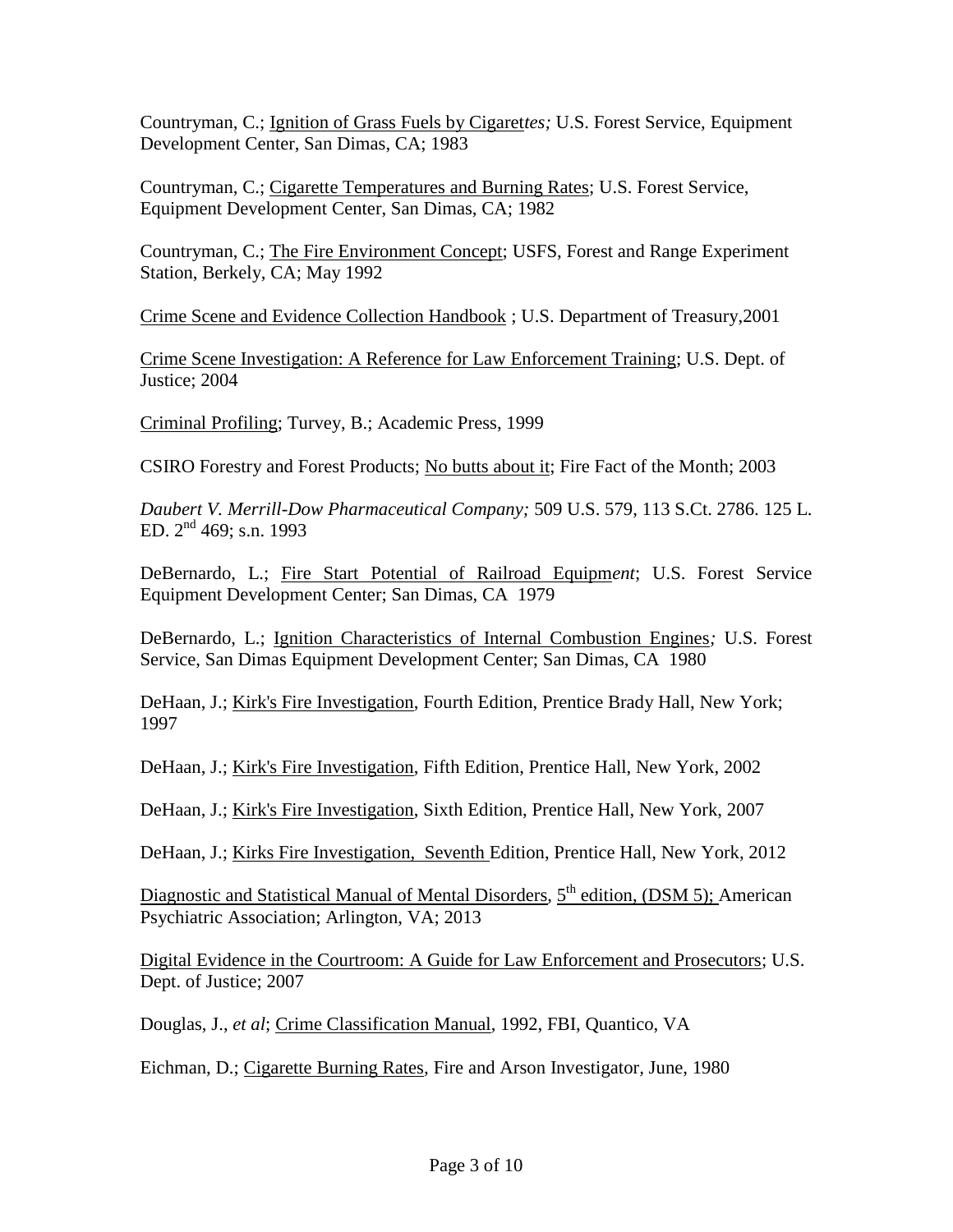Establishing An Arson Task Force; U.S. Fire Administration; 1989

Essential Findings From a Study of Serial Arsonists, FBI Academy, NCAVC, Quantico, VA, 1993

European Glossary for Wildfires and Forest Fires; Eurofinet, Interreg IVC, European Union, October, 2012

European Network of Arson Practitioners; Chinese Flying Lanterns; Response to Request for Information/Assistance; April 17, 2012

Evidence Collection Guidelines, California Commission on Peace Officer Standards and Training; 1993

Fairbank, J.P., Bainer, R.; Spark Arrestors for Motorized Equipment; University of California Bulletin 1557; University of California, Berkley; Berkeley, CA 1934

Federal Rules of Evidence; U.S. Government Printing Office, 2013

Few, E.; Tracer and Incendiary Ammunition; U.S. Forest Service, Pacific Southwest Region, Law Enforcement Training Program; 1978

Few, Edward; Determining Fire Cause (draft); U.S. Forest Service; undated

Federal Law Enforcement Training Center, Court Testimony, U.S. Department of Treasury, 1999

Federal Law Enforcement Training Center, Physical Evidence Lesson Plan, U.S. Department of Treasury, 2001

Federal Law Enforcement Training Center, National Wildfire Investigation Training Program, Collection, Preservation, and Documentation of Physical Evidence Student Text*,* U.S. Department of Treasury, 2001

Federal Rules of Evidence, (West Publishing Co., 2001 Edition)

Federal Criminal Code and Rules; 1997 Edition; West Publishing Co., St. Paul, MN

Fire Effects Monitoring Reference Guide; Miller,M.; US Fish and Wildlife Service, September, 2000

Firefighter Arson; FEMA, US Fire Administration, January, 2003

Fireline Handbook, Appendix B Fire Behavior; NWCG; October, 1993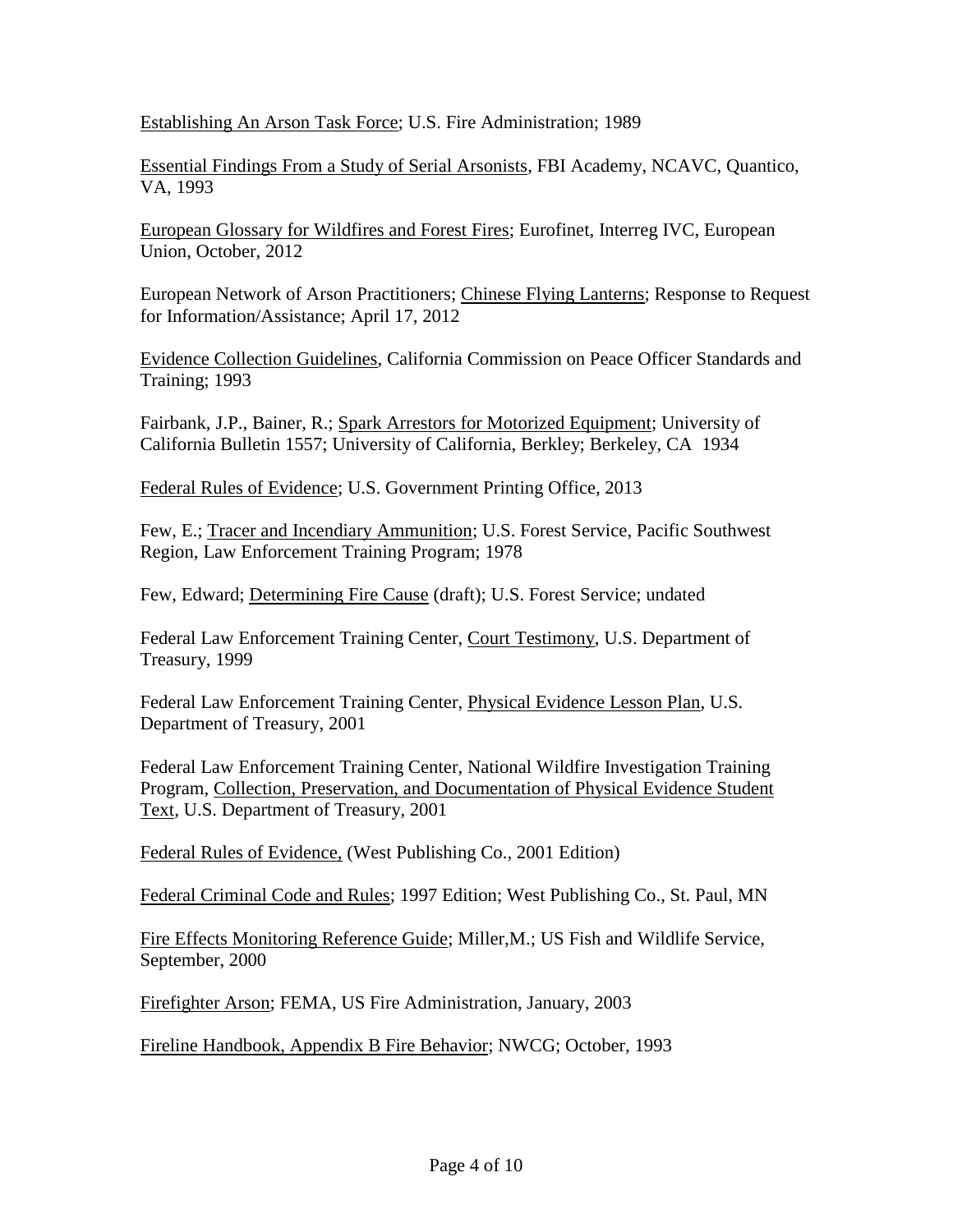Fire Investigator; Principles and Practice to NFPA 921 and 1033, Third Edition, Jones and Barlett Learning LLC and the National Fire Protection Association

Fire Weather; US Forest Service; 1977

Ford, R.; Fire Scene Investigation of Grassland and Forest Fires; Calif. Dept. of Forestry, 1971

Ford, Richard T.; Investigation of Wildfires; Maverick Publications; Bend, Oregon; 1995

Frandsen, W., Spontaneous Combustion: It Can Happen in the Forest, USFS, Missoula, MT, October, 1993

Frandsen, W., The Influence of Moisture and Mineral Soil on the Combustion Limits of Smoldering Duff; USFS, Missoula, MT, July, 1987

Friedman, D., Levels of Certainty of Expert Opinion, (The Arson & Fire Investigation Website, 1/98)

French, H.; The Anatomy of Arson; Arco Publishing, New York, 1979

Garner, Brian: Black's Law Dictionary, 9tj s.l.; West Group, 2009

Hall, J.; SOS Fires: Youth Intervention Programs; NFPA Journal, Nov/Dec. 1998

Harrison, R.; Catalytic Converter Exhaust Systems Temperature Tests; U. S. Forest Service, Equipment Development Center; San Dimas, CA 1977

Hewitt, T.D., On the Hot Seat, NFPA Journal, January/February, 2000

Holmes, R., Holmes, S.; Profiling Violent Crimes; Sage Publications; 1996

Huff, T.; Fire Setting Fire Fighters: Arsonists in the Fire Department-Identification and Prevention; FBI, NCAVC, 1994, Quantico, VA

Huff, T., The Serial Firesetter; FBI Academy, NCAVC, Quantico, VA

Huff, T.; Maintenance of Power as a Motive; FBI, NCAVC, Quantico, VA

Huff, T., Gary, G., Icove, D; The Myth of Pyromania; FBI Academy, NCAVC; 1997

Huff, T., Ritchie, E.; Psychiatric Aspects of Arsonists; Journal of Forensic Sciences, 1999

Illegal Fireworks Bulletin, California Dept. of Forestry and Fire Protection; Sacramento, CA 1998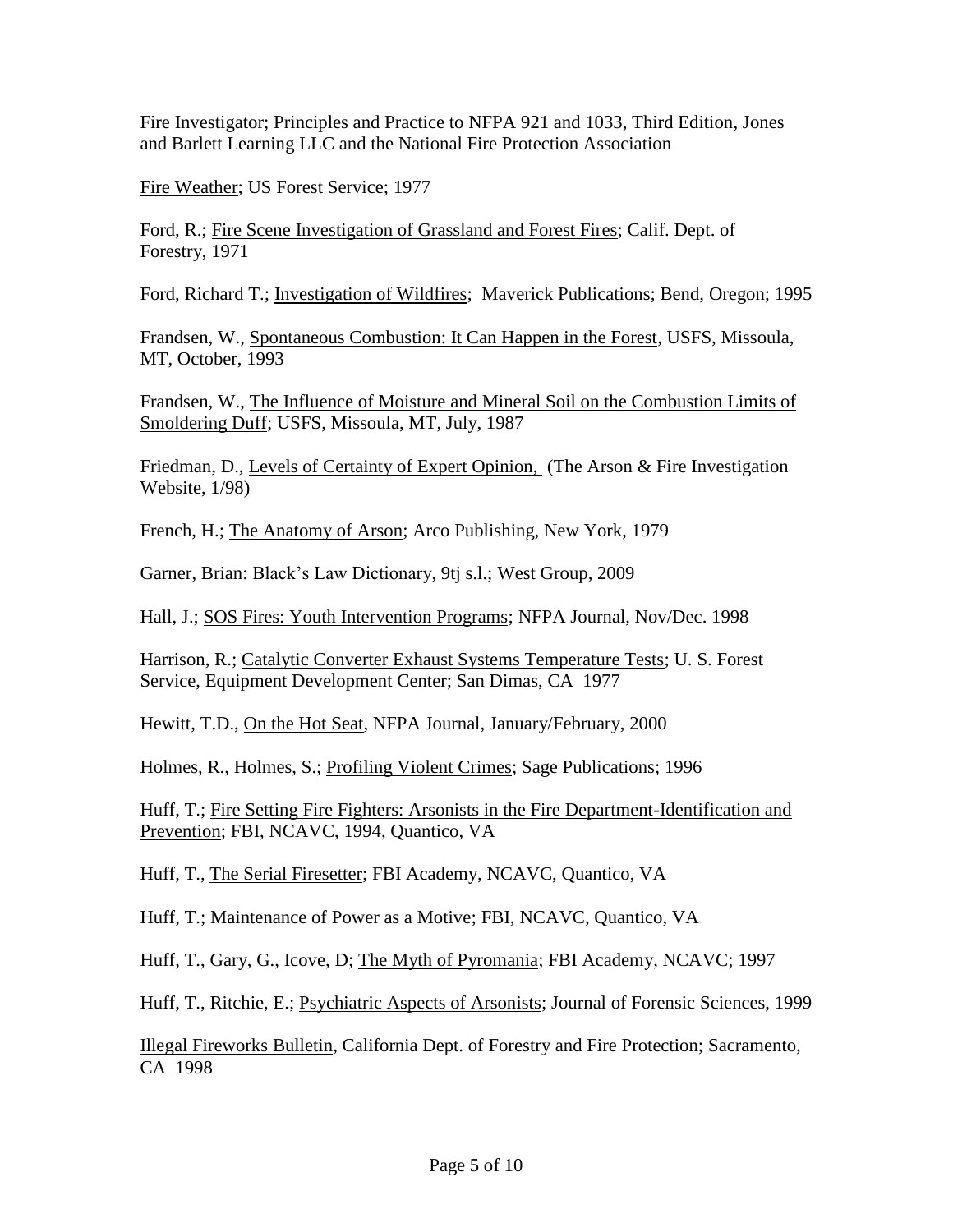Industrial Operations Fire Prevention Field Guide; Calif. Dept. of Forestry and Fire Protection, U.S. Forest Service, Bureau of Land Management; Sacramento, CA 1999

Investigating Railroad Caused Wildfires*;* National Wildfire Coordinating Group, Boise, ID, October 2012

Jefferson, T.B.; Metals and How to Weld Them James F. Lincoln Arc Welding Foundation, Cleveland Ohio; January, 1990

Katz v. U.S., 389 U.S. 347, 87 S. Ct. 507 (1967)

Kaminski, G.; Ignition Time versus Temperature for Selected Forest Fuels; U.S. Forest Service, Equipment Development Center, San Dimas, CA 1974

Kubler, H., Heat Generating Processes as Cause of Spontaneous Ignition in Forest Products; University of Wisconsin, November, 1987

Lusk, G., Mak, S.T., EHV Wood Pole Fires: Their Cause and Potential Cure; Institute of Electrical and Electronics Engineers; IEEE Transactions on Power Apparatus and Systems; March/April 1974

Loscalzo, P.J., DeForest, P.R., and Chao, J.M.; Journal of Forensic Sciences, 25, 164, January 1980

Manarin, Brian; Witness For the Prosecution – Police Testimony; Ontario, Canada, 1995

Mapp v. Ohio, 367 U.S. 643, 81 S. Ct. 1684 (1961)

Matley,M., The Expert Ambush; ExpertPages.com, 2000

Maxwell, F. and Mohler, C.; Exhaust Particle Ignition Characteristics; University of California, Riverside, Technical Report No. 12; UCR; Riverside, CA 1973

Merriam Webster, n.d.;Merriam Webster Online Dictionary; *www.meriam –webster. com*

Michigan v. Tyler, 436 US 499, 98 S. Ct. (1942)

Michigan v. Clifford*,* 464 US 287, 106 S. Ct. 641 (1984)

Moore, H.; Railroad Fire Prevention Guide; U.S. Forest Service, California Dept. of Forestry and Fire Protection, Bureau of Land Management; 1978

Motive, Means and Opportunity: A Guide to Arson Investigation: American Re-Insurance Company, 1996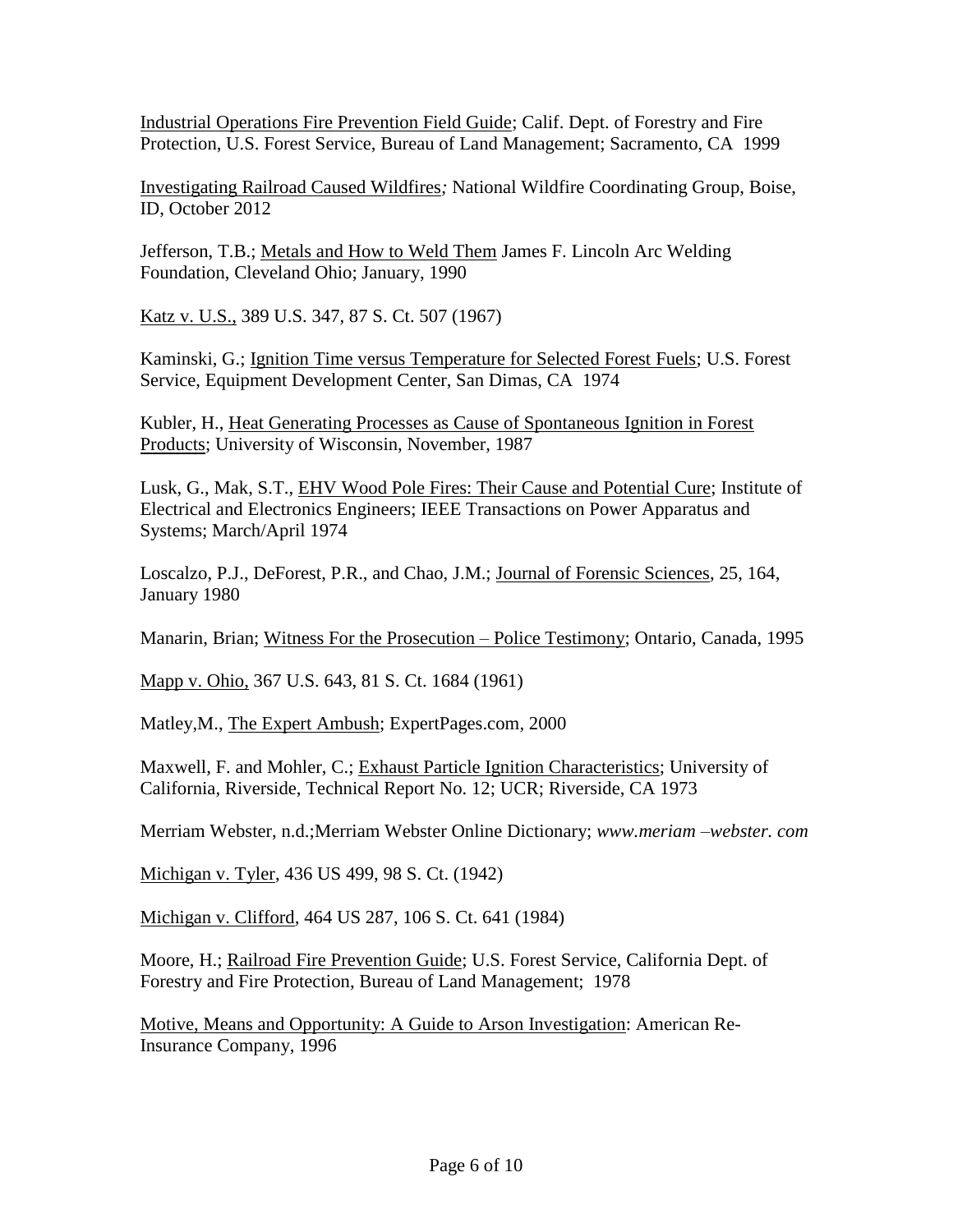NFPA 921 Guide for Fire and Explosion Investigations National Fire Protection Association (NFPA), , 1998, 2001, 2005, 2008, 2011 and 2014 Editions

NFPA 1033- Professional Qualifications for Fire Investigator, 2009 Edition; National Fire Protection Association

Ness, Kenneth; Battling Arson Wildfires in the Northwest; Saskatchewan Guardian; 1999

Spontaneous Combustion in Delimber Piles; Industrial Fire Prevention Bulletin, Oregon Dept. of Forestry; Salem, OR

Oliver v. U.S., 466 U.S. 170, 104 S. Ct. 1735 (1984)

Investigation Procedures Manual; Oregon Department of Forestry, *,* 1998

Perkins, Luke; Dental Stone Use; Saskatchewan; 1995

Plucinski, M.; The Investigation of Factors Governing Ignition and Development of Fires in Heathland Vegetation; University of New South Wales; 2003

Powerline Fire Prevention Field Guide and Inspection Training Guide; California Dept. of Forestry and Fire Protection, U.S. Forest Service, Pacific Gas and Electric Co., Southern California

Preadolescent Firesetter Handbook; U.S. Fire Administration; 1988

Prestemon, J. Hawbaker, T., Bowden, M., Carpenter, J., Brooks, M., Abt, K., Sutphen, R., Scranton, S.; Wildfire Ignitions: A Review of the Science and Recommendations for Empirical Modeling; U.S. Forest Service, Southern Research Station, 2013

Railroad Fire Prevention Field Guide; CDF, USFS, USDOI-BLM, 1978

Railroad Fire Prevention Field Guide; CDF, USFS, USDOI-BLM, Union Pacific, BNSF, April, 1999

Rail Caused Fires; Fulford Consulting, Inc., Alberta Environmental Protection Land and Forest Services; August 2000

Recent Daubert Decisions, (IAAI Website*,* International Association of Arson Investigators, 2/99)

Redsicker, D., O'Connor, J.; Practical Fire and Arson Investigation, Second Edition, CRC Press, Boca Raton, FLA; 1997

Rider, Anthony; The Firesetter - A Psychological Profile; FBI; 1980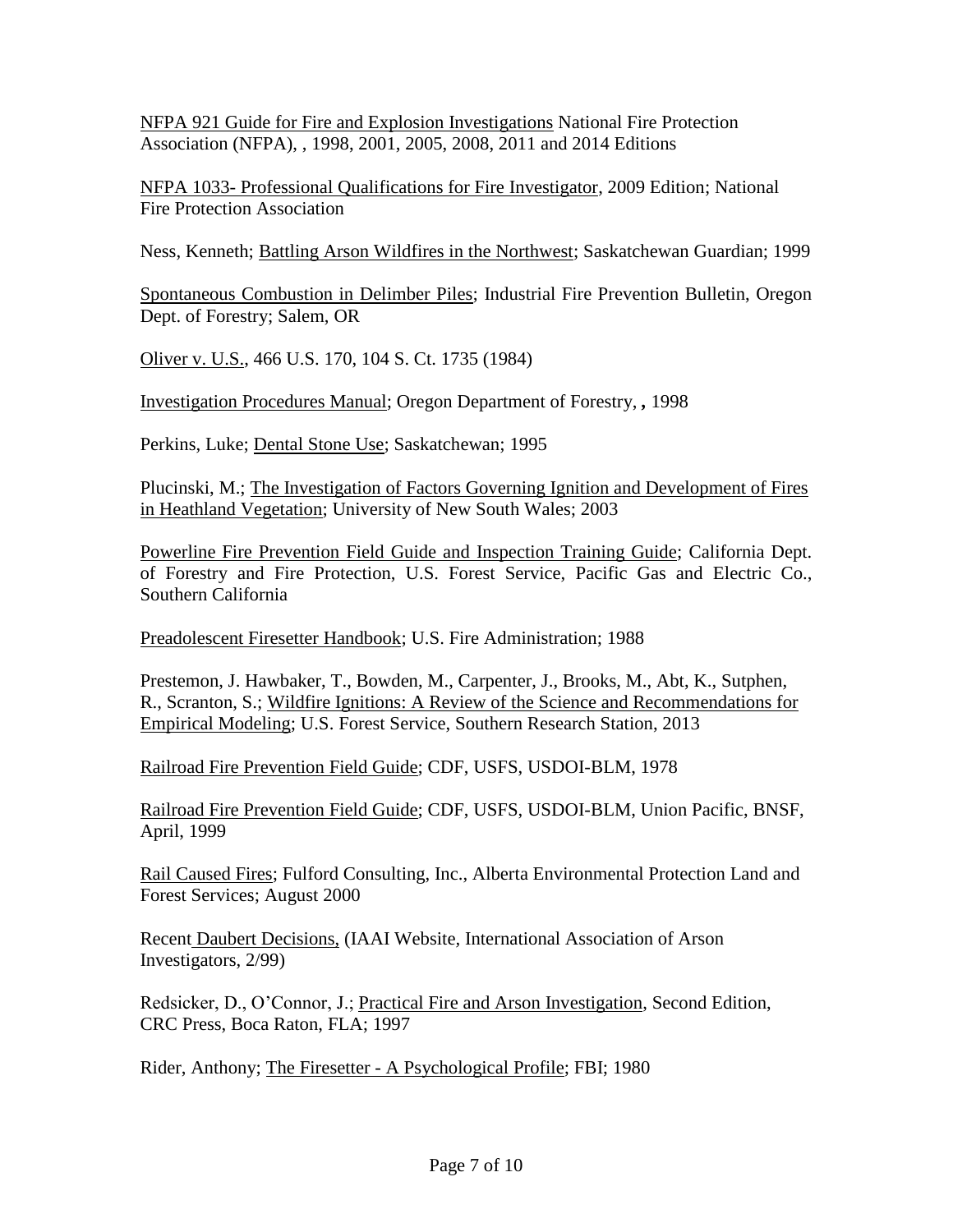Rodella v. U.S., 286 F.2d 306 (1960)

Ross, P., Burning of Wood Structures by Leakage Currents; American Institute of Electrical Engineers; January, 1947

Rossmo, K. Geographic Profiling, CRC Press, 2000

Rural Arson Control; U.S. Fire Administration; 1989

Sapp, A.; Huff, T.; Gary, G.; Icove, D.; Horbert, P; A Report of Essential Findings from a Study of Serial Arsonists; 1996, FBI, NCAVC, Quantico, VA

Sapp, A., *et al*; A Motive-Based Offender Analysis of Serial Arsonists; 1994, FBI, NCAVC, Quantico, VA

Schiro,G.; Collection and Preservation of Evidence; Louisiana State Police Crime Laboratory, 1998

Smith, V., The Diesel From D to L; Trains Magazine, Kalmbach Publishing, 1980

Snook, B., Utility or Futility? (A Provisional Examination of the Utility of a Geographical Decision Support System*)*; Paper presented at San Diego, CA, 2000

Steensland, P., Wildland Fire Investigator Certification-A National Initiative; *The Fire and Arson Investigator-IAAI Journal*; October 2002

Steensland, P., Long-Term Thermal Residency in Woody Debris Piles*,* paper presented at Wildland Fire Litigation Conference, April 2008

Steensland, P.; *Serial Wildland Arson Analysis;* (n.p. internal agency research paper) U.S. Forest Service, Law Enforcement and Investigations, 2004

Stuckey, G.; Evidence for the Law Enforcement Officer; McGraw-Hill Book Co., 1968, New York, NY

Tamura, M., Suzuki, M., Criminal Profiling of Serial Arsonists; Reports of the National Research Institute of Police Science, 1997 Thompson, G.; Verbal Judo: Words as a Force Option; Charles C. Thomas, Springfield, Illinois; 1983

Tilton, D.; Taking the Stand: How You Can Win Arson Cases in Court; Film Communicators, North Hollywood, CA; 1981

Tunkel, R., Comeau, E.; A Field Guide to Incident Analysis; Fire and Rescue, Vol. 24, No. 3, May/June 2000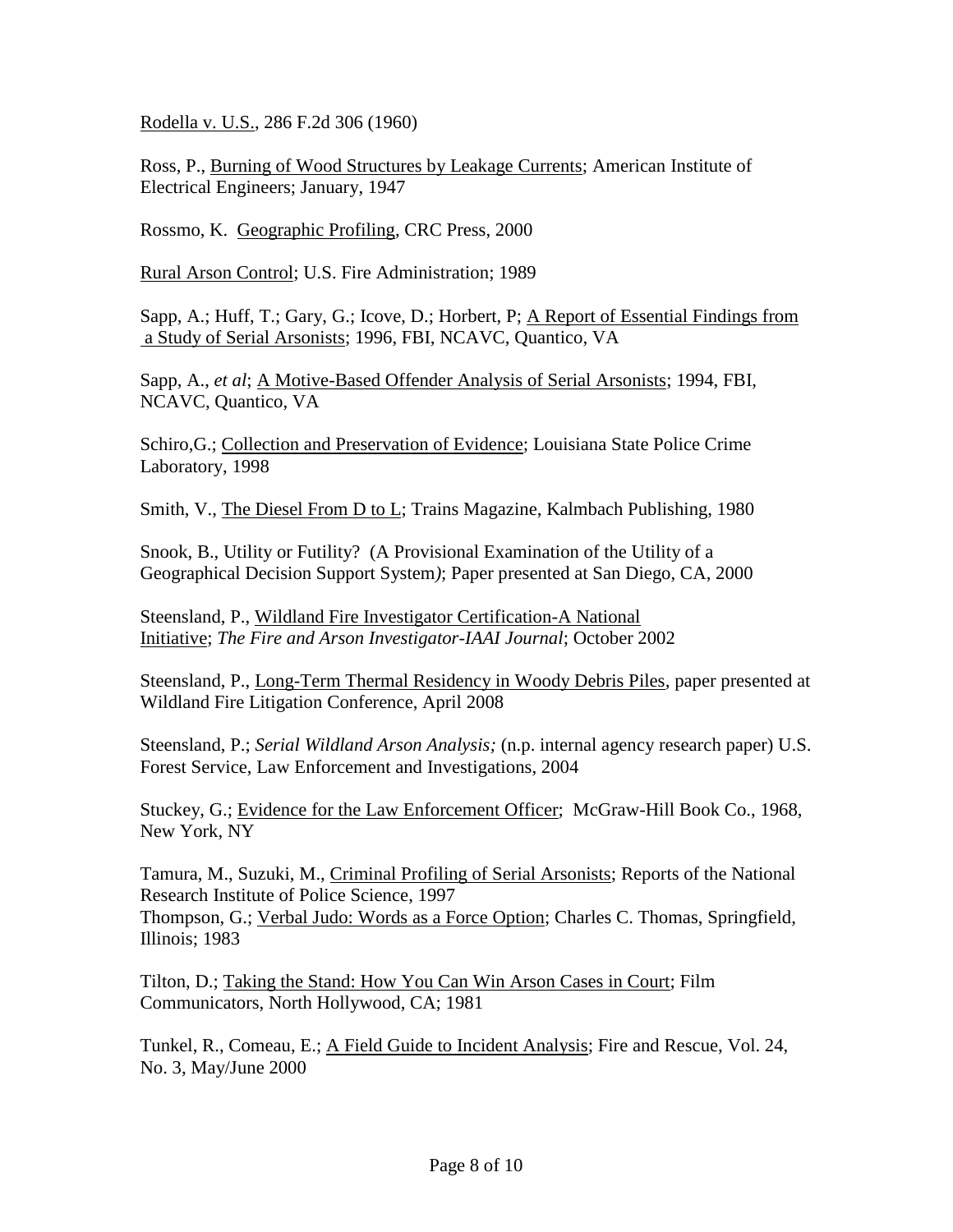Users Manual for NFPA 921; National Fire Protection Association (NFPA), 2003

Vreeland, R.G., Walker, M.B.; The Psychology of Firesetting: A Review and Appraisal; 1979

Wheaton, S.; Memoirs of a Compulsive Firesetter; Psychiatric Services, August 2001

Willis, M., Bushfire Arson: A Review of the Literature; Australian Institute of Criminology; 2004

Wooden, W.S.; The Flames of Youth; Psychology Today; January, 1985

Wildfire Cause Determination Handbook, (Handbook #1); National Wildfire Coordinating Group, Washington, DC, 1978

Wildfire Cause and Origin Investigator Training, Student Guide, Hinton Training Centre, Alberta Canada, 2003

Wildfire Fighting Near High Voltage Transmission Lines Owned by PG&E; Pacific Gas & Electric Safety Bulletin; 1997

Wildfire Investigation: A Guide for Determining the Origin and Cause of Fires in Grasslands, Scrub and Forests; Dept. of Natural Resources and Environment, Victoria, Australia, 2001

Wildfire Investigation Handbook; Alberta Sustainable Resource Development, Forest Protection Division, Alberta, Canada, 2004

Wildfire Origin and Cause Determination Instructor's Guide P-151; National Wildfire Coordinating Group; Washington DC; 1992

Williams, D., Poague, R., Steensland, P.; Deliberate Wildland Fires, Forensic Digest, Volume 1, Issue 1; Spring 2009

Williams Dian L, Ph.D., RN, CLNC, DF-IAFN.; Understanding the Arsonist: From Assessment to Confession

*Wisconsin's Power Line Forest Fire Prevention Manual*; Wisconsin DNR, Publication #FR-067; 1990

Woodard, P., Renke, W.; Assigning Liability to Railways Without Evidence; 1999